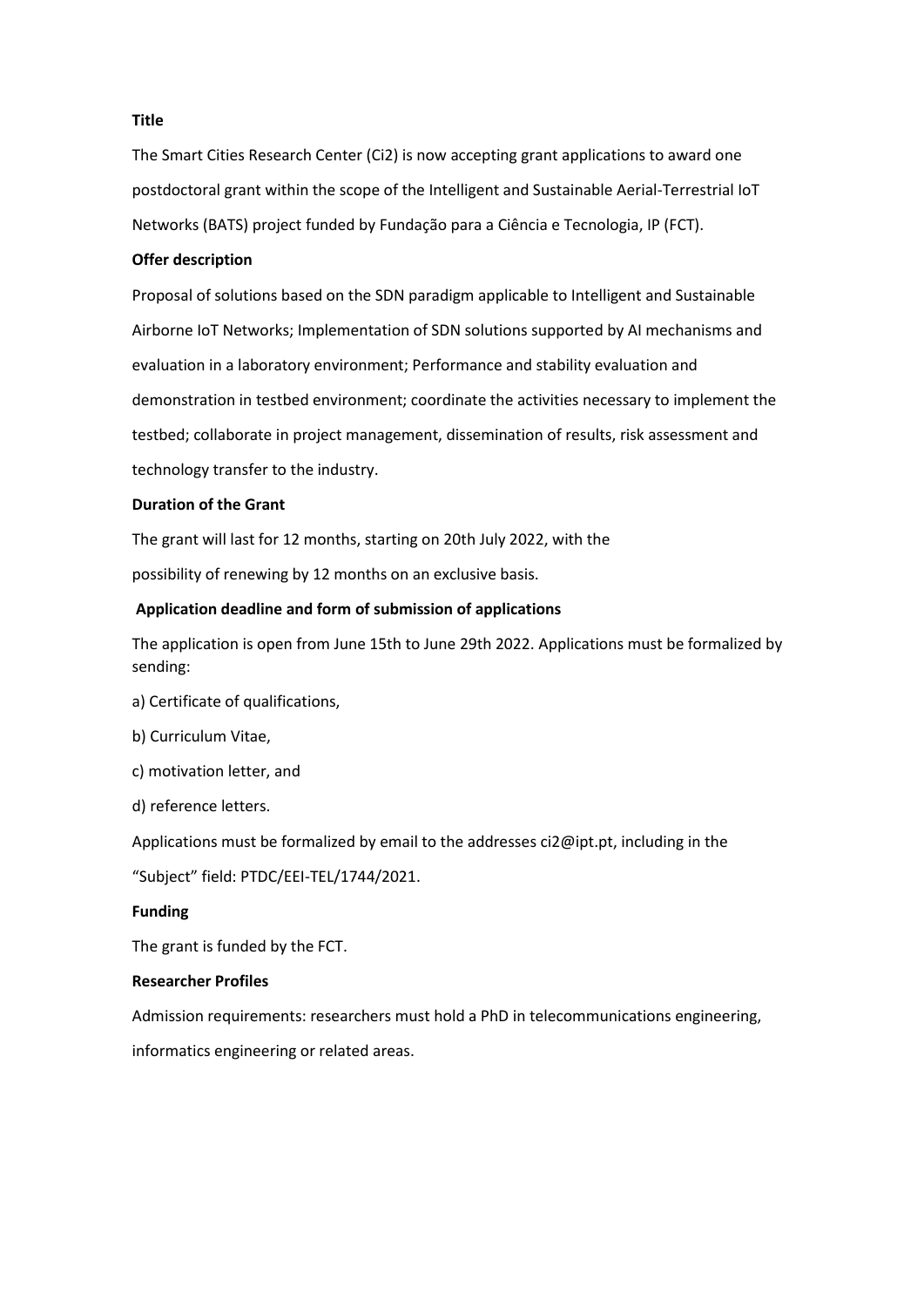## **Research fields**

Scientific area: telecommunications engineering, informatics engineering or related areas.

## **Application Deadline/Time zone**

June 15th to June 29th 2022.

## **Is the job funded through a EU Research Framework Programme?**

No

## **Reference Number**

PTDC/EEI-TEL/1744/2021

## **How to Apply**

Applications must be formalized by email to the addresses ci2@ipt.pt, including in the

"Subject" field: PTDC/EEI-TEL/1744/2021

## **Hiring Organisation & Offer Posting Contact Details**

Instituto Politécnico de Tomar, Estrada da Serra, Quinta do Contador, 2300-313 Tomar,

Portugal

Email: ci2@ipt.pt

## **Work Locations**

Instituto Politécnico de Tomar, Estrada da Serra, Quinta do Contador, 2300-313 Tomar,

Portugal

Number of positions available: 1

Workplace: The work will be carried out on the IPT campus at Estrada da Serra, Quinta do

Contador, Tomar, Portugal, namely the facilities of Ci2 at IPT, and other spaces that may be

considered adequate for the proper development of the work.

## **Required Education Level**

PhD in telecommunications engineering, informatics engineering or related areas.

## **Website for additional job details**

http://portal2.ipt.pt/pt/ipt/servicos\_centrais/recursos\_humanos/bolsas\_de\_investigacao/

## **Benefits**

The grant amount corresponds to 1.686€

## **Eligibility criteria**

PhD in telecommunications engineering, informatics engineering or related areas.